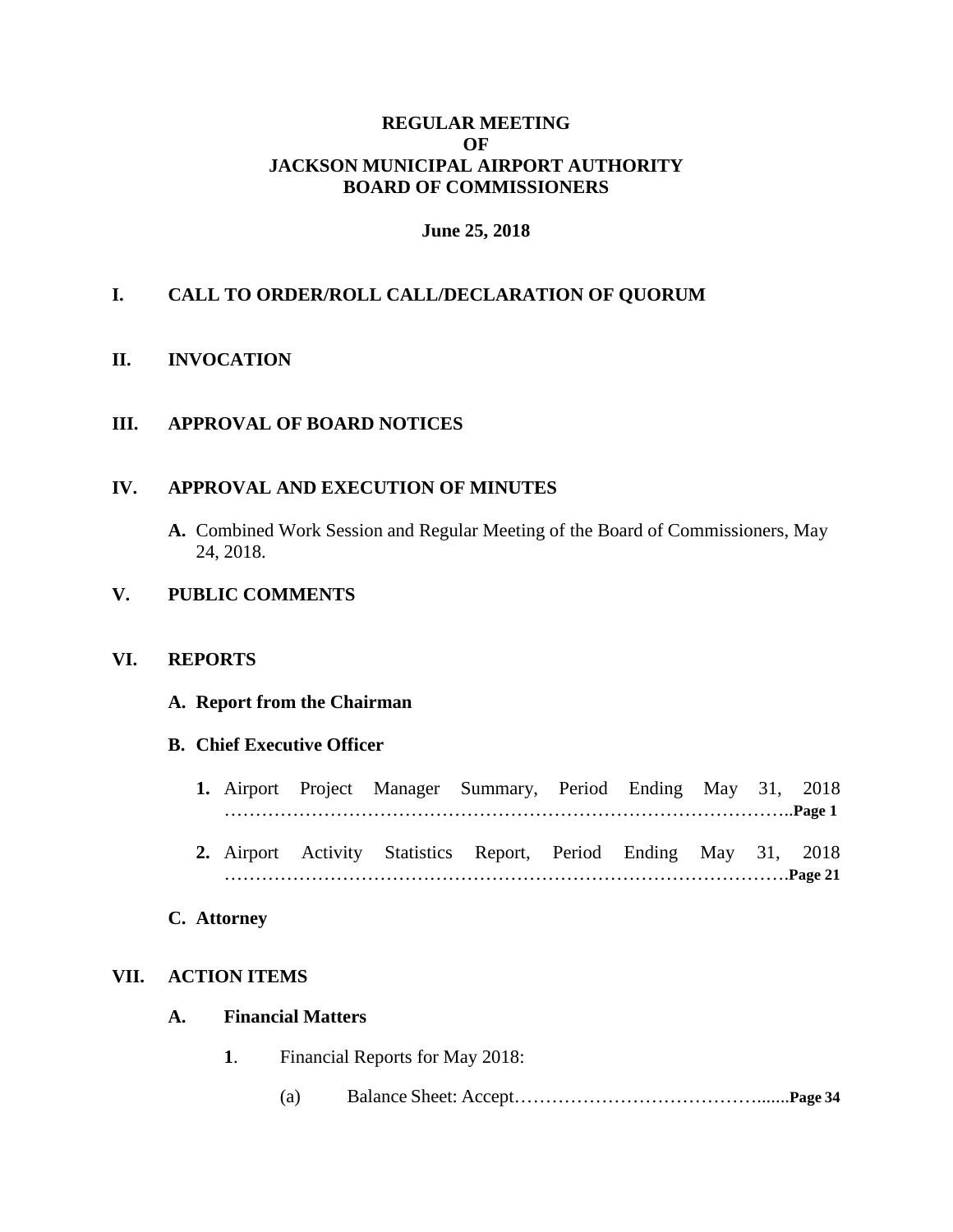- (b) Income Statement: Accept.………………………………...**Page 37**
- (c) Claims Docket for May 2018: Approve…………………….**Page 39**
- **2.** Financial Investment Policy, JMAA: Adoption of A Policy…………….**Page 43**

### **B. Construction Projects**

#### **C. Procurements**

#### **D. Service Agreements**

- **1.** Main Terminal 5<sup>th</sup> Floor and West Concourse Replacement of Roofs, JAN: Authorization to Award A Professional Services Contract and Approval of the Project Budget for this Phase of the Project (Durrell Design Group, PLLC) ……….………………………………………………………………….**Page 50**
- **2.** Runway 16/34 Assessment and Overlay, HKS: Authorization to Amend the Existing Professional Services Contract Agreement, Approval of Additional Cost for Additional Services, and Approval of the New Total Contract Amount (Aviation Group Mississippi, LLC.)………..………..**Page 54**
- **3.** Enterprise Resource Planning (ERP) Solution, JMAA: Authorization to Execute Agreement and Use the remaining balance of the previously approved ERP Project Budget (Tyler Technologies)……………………………...**Page 58**
- **4.** Flight Information Display System (FIDS), JMAA: Authorization to Solicit Proposals for Equipment, Software, Technical Support, Installation and Training Services and Approval of the Total Proposed Project Budget...**Page 62**

#### **E. Grants**

| 1. Federal Aviation Administration's ("FAA") AIP Grant Offers, JMAA:                                                                                                                                                                                                                                                     |  |
|--------------------------------------------------------------------------------------------------------------------------------------------------------------------------------------------------------------------------------------------------------------------------------------------------------------------------|--|
|                                                                                                                                                                                                                                                                                                                          |  |
| $\mathcal{A}$ is $\mathcal{A}$ is the same in $\mathcal{A}$ is $\mathcal{A}$ in $\mathcal{A}$ is $\mathcal{A}$ is $\mathcal{A}$ is $\mathcal{A}$ is $\mathcal{A}$ is $\mathcal{A}$ is $\mathcal{A}$ if $\mathcal{A}$ is $\mathcal{A}$ is $\mathcal{A}$ if $\mathcal{A}$ is $\mathcal{A}$ is $\mathcal{A}$ if $\mathcal{$ |  |

 **2.** Mississippi Department of Transportation's ("MDOT") Grant Offers, JMAA: Authorization to Accept………………………………………………....**Page 67**

## **F. Other Matters**

**1.** JJSA Aviation, LLC, JMAA: Authorization to Amend and Extend the Ground Lease Agreement……………………………………………….**Page 69**